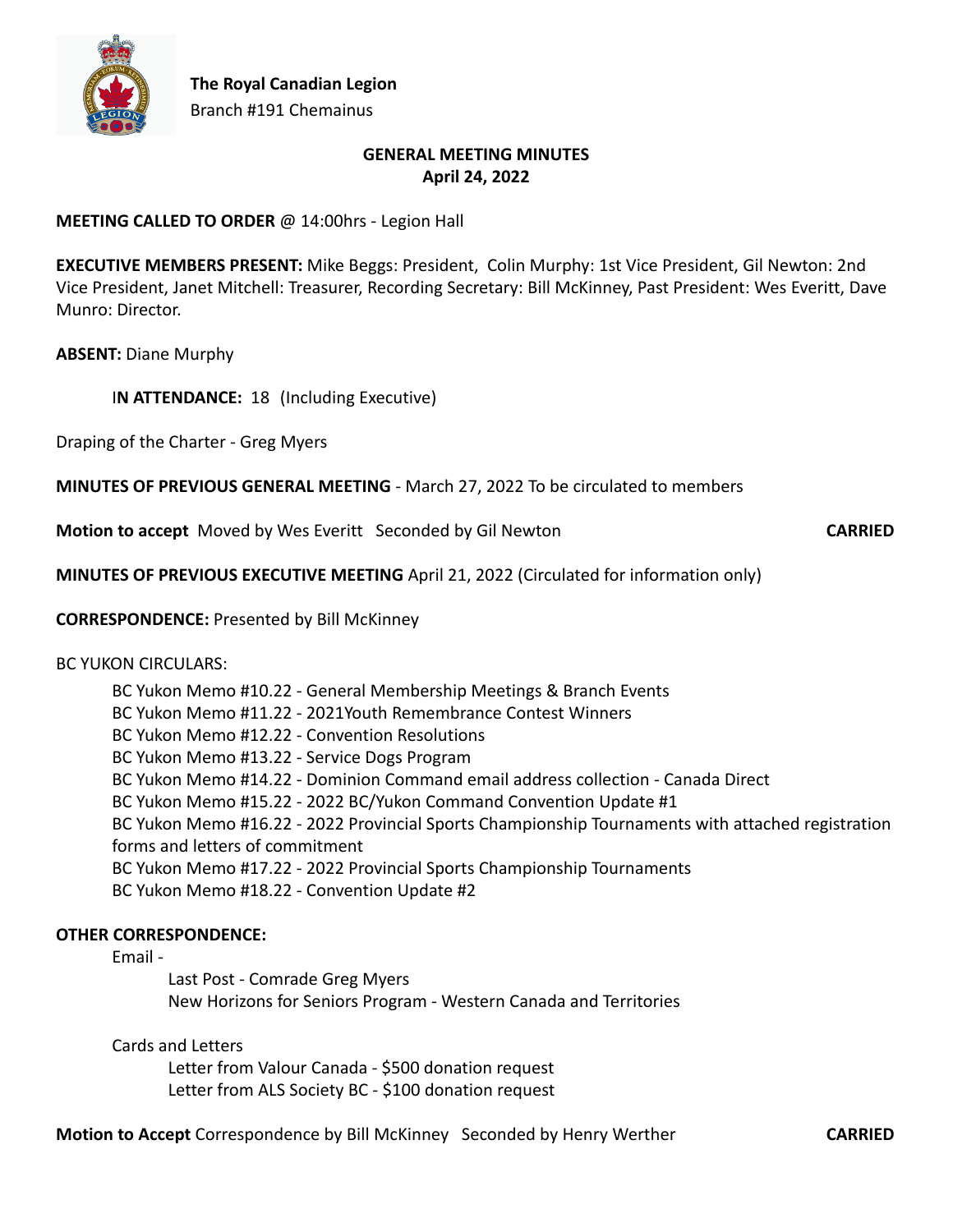| <b>BINGO and MEAT DRAW Presented by Janet Mitchell</b><br>Motion to Accept by Janet Mitchell Seconded by Darlene Beggs<br><b>CARRIED</b> |
|------------------------------------------------------------------------------------------------------------------------------------------|
| <b>DONATIONS</b> Presented by Janet Mitchell<br>No report                                                                                |
| <b>COMMITTEE REPORTS:</b>                                                                                                                |
| <b>HOUSE</b> Presented by Gil Newton<br>General maintenance                                                                              |
| <b>BAR</b> Presented by Colin Murphy<br>The bar continues to lose money<br>Volunteer bartenders are needed<br>Reducing stock             |
| <b>POPPY FUND</b><br>No report                                                                                                           |
| <b>HONOURS &amp; AWARDS</b> Presented by Wes Everitt<br>No report                                                                        |
| <b>MEMBERSHIP</b> Presented by Colin Murphy<br>New Members:<br>Frank Everitt Associate<br>Katrin Everitt Associate<br>$\sim$ $-$         |
| Motion to Accept by Colin Murphy Seconded by Dan Remery<br><b>CARRIED</b>                                                                |
| PRO Presented by Colin Murphy<br>No report                                                                                               |
| <b>SERVICE OFFICER Presented by Mike Beggs</b><br>Assisted a widower with form completion on Survivor Benefits                           |
| <b>SGT. AT ARMS</b><br>Still searching for candidate for this position                                                                   |
| <b>SICK &amp; VISITING Presented by Colin Murphy</b><br>No report                                                                        |

**Motion to Accept** Financial Report by Janet Mitchell Seconded by Colin Murphy **CARRIED** 

**YOUTH & SPORTS** Presented by Phil Fewer Darts competition in Langford May 7/8. Cranbrook May 21/22.

**BRANCH FINANCIAL REPORT** Presented by Janet Mitchell

**WAYS & MEANS** Presented by Colin Murphy Celebration of Life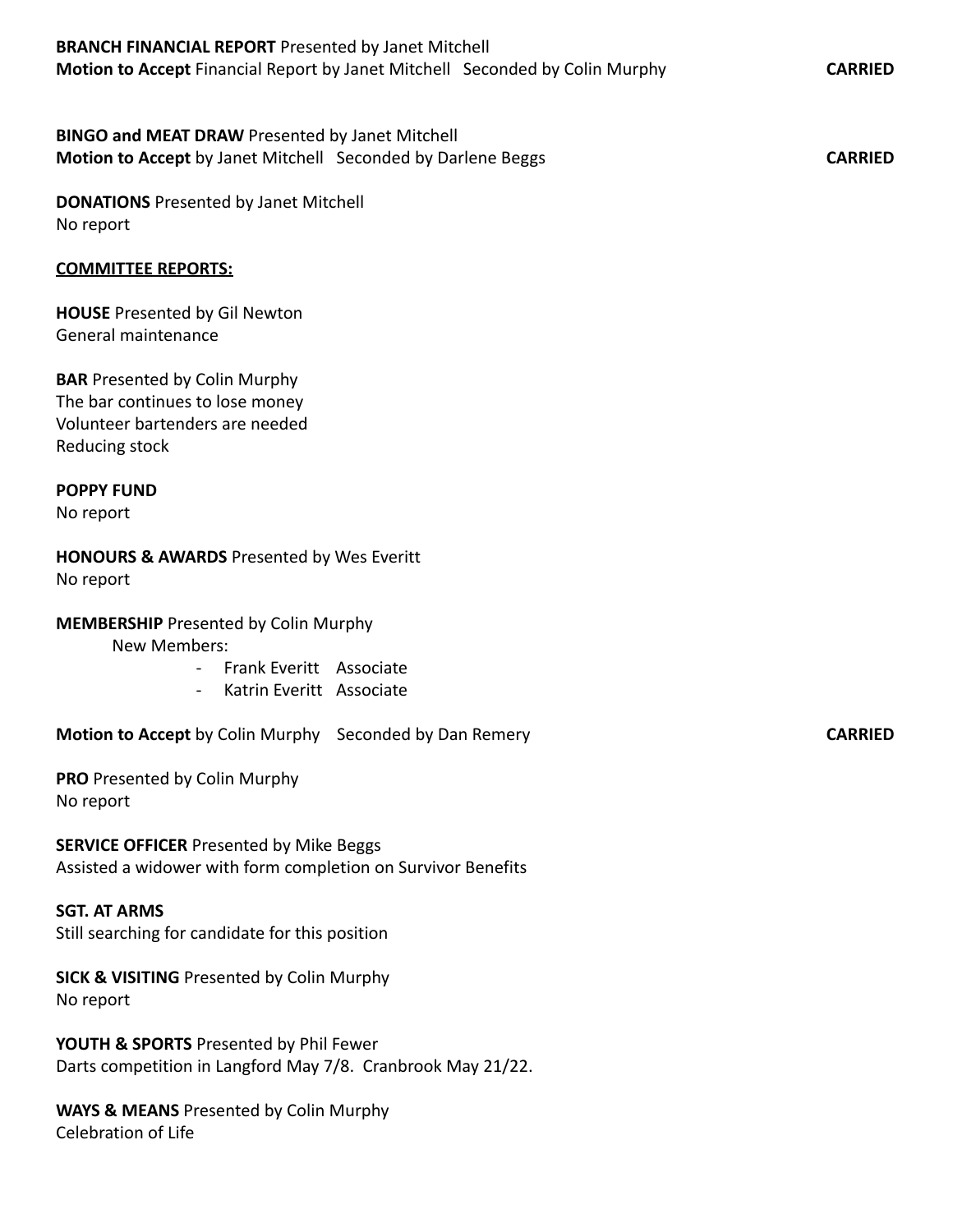### **NOMINATIONS** Presented by Greg Chisholm

7 out of the 12 positions have viable candidates

#### **PRESIDENT** Presented by Mike Beggs

Advised that we are still needing members to step forward for Board positions By-Law changes will be covered under New Business

**ZONE** Presented by Wes Everitt The Zone Meeting will be held May 11, 2022 at Branch #134 Malahat at 11:00 hrs

**Motion to accept** Committee Reports Moved by Dan Remey Seconded by Gil Newton **CARRIED**

#### **OLD BUSINESS:**

Dinner/Dance April 16, 2022

Janitorial - Still looking for a replacement. Advertisements have been extensively circulated. New Door - has been installed. Telus alarm system in on April 25, 2022 We've learned that the Afghanistan Veteran who lost the family's home to a devastating fire could learn soon if all their debts would be paid off. The veteran's wife called to thank the Chemainus Legion for the kind donation of \$700.00.

#### **NEW BUSINESS:**

Celebration of Life for Linda Odano - April 16, 2022 As of May 1, 2022 Summer Dress is in effect By-Law Amendments proposing changes to Branch By-Laws 614, 617,622 And 636c See below for Notice of Motion presented by President Mike Beggs

**NEXT GENERAL MEETING:** May 29, 2022

**NEXT EXECUTIVE MEETING:** May 26, 2022

**ADJOURNMENT:** 14:30 hrs

President Mike Beggs **Recording Secretary Bill McKinney** 

\_\_\_\_\_\_\_\_\_\_\_\_\_\_\_\_\_\_\_\_\_\_\_\_\_\_\_ \_\_\_\_\_\_\_\_\_\_\_\_\_\_\_\_\_\_\_\_\_\_\_\_\_\_\_\_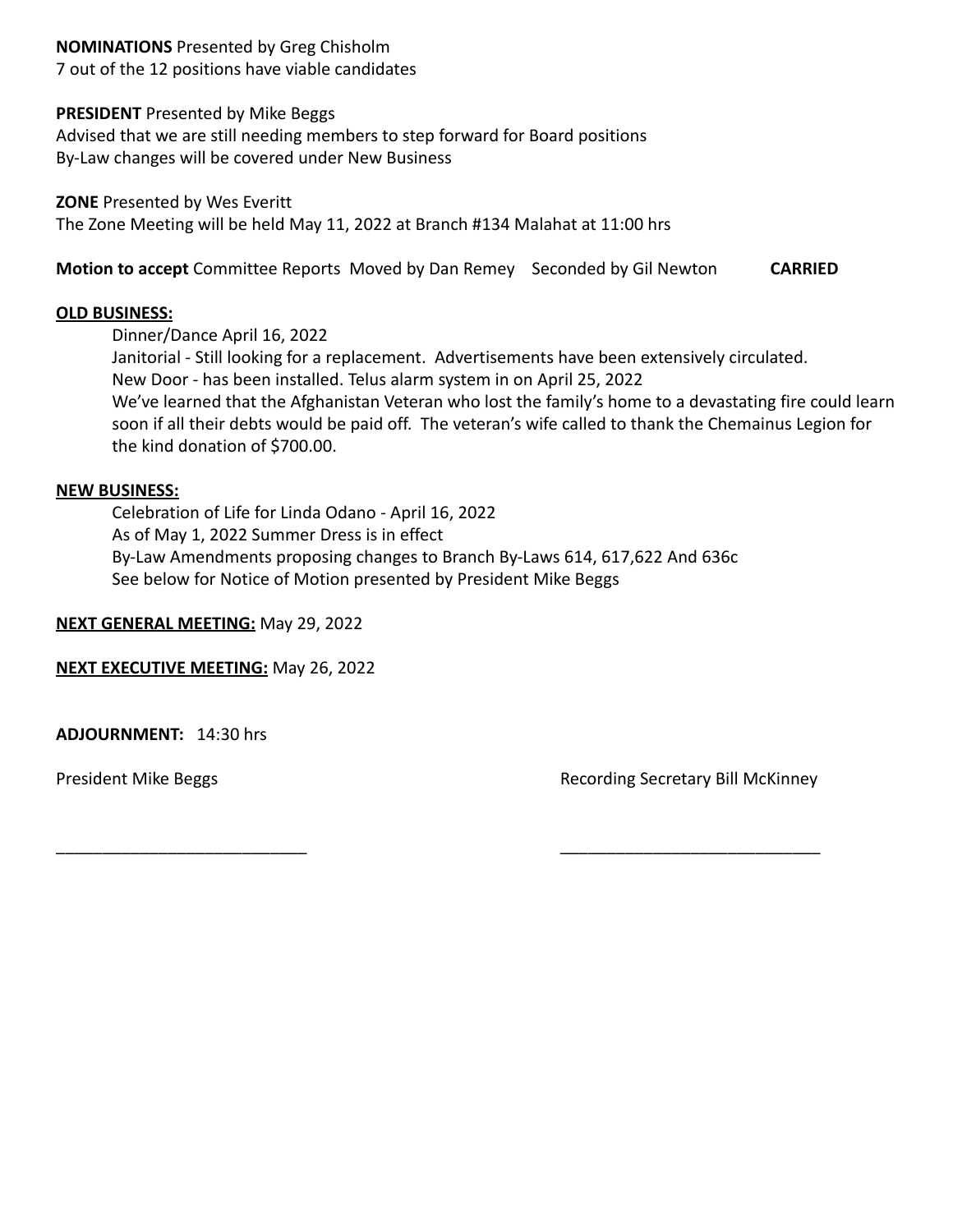**The following NOTICE OF MOTION to ch**ange our By-Laws was presented to the members by President Mike Beggs. This will be voted on at our next meeting.

# **Chemainus Branch #191 By-Laws**

# **By-Law 614**

No member shall be eligible to be elected 1st vice president or 2nd vice president unless he has served one (1) year on the branch executive within the three (3) years immediately preceding year.

# **Amended by law:**

No member shall be eligible to be elected vice president unless he has served one (1) year on the branch executive within the three (3) years immediately preceding the elective year.

# **CHANGES:**

1st vice president or 2nd vice president - deleted the elective - inserted Vice President - inserted

# **By-Law 617**

The following officers and executive members shall be elected annually at the General Meeting in the month of May, taking office July 1st in the following consecutive order:

a. A President

A first Vice President

A second Vice President

A Recording Secretary

A Treasurer (who by virtue of his office shall be Chairman of

the Finance Committee)

6 Executive members will be elected for one (1) year

## **Amended By-Law**

The following officers and executive members shall be elected annually at the General Meeting in the month of May, taking office July 1st in the following consecutive order:

a. A President

A Vice President

A Recording Secretary

A Treasurer (who by virtue of his office shall be Chairman of the

Finance Committee)

6 Executive members will be elected for one (1) year

## **CHANGES:**

1st Vice President - deleted 2nd Vice President - deleted Vice President - inserted

# **By-Law 622**

If a vacancy occurs in the office of president or vice-president, the vice presidents will move up in accordance with their seniority of office. The lowest ranking vice-presidency position shall be filled by nomination and election at the next general meeting following the occurrence of the vacancy.

## **Amended By-Law**

If a vacancy occurs in the office of president the vice president will move up in accordance with their seniority of office. The vice-presidency position shall be filled by nomination and election at the next general meeting following the occurrence of the vacancy.

# **CHANGES:**

the vice presidents – deleted the vice president - inserted